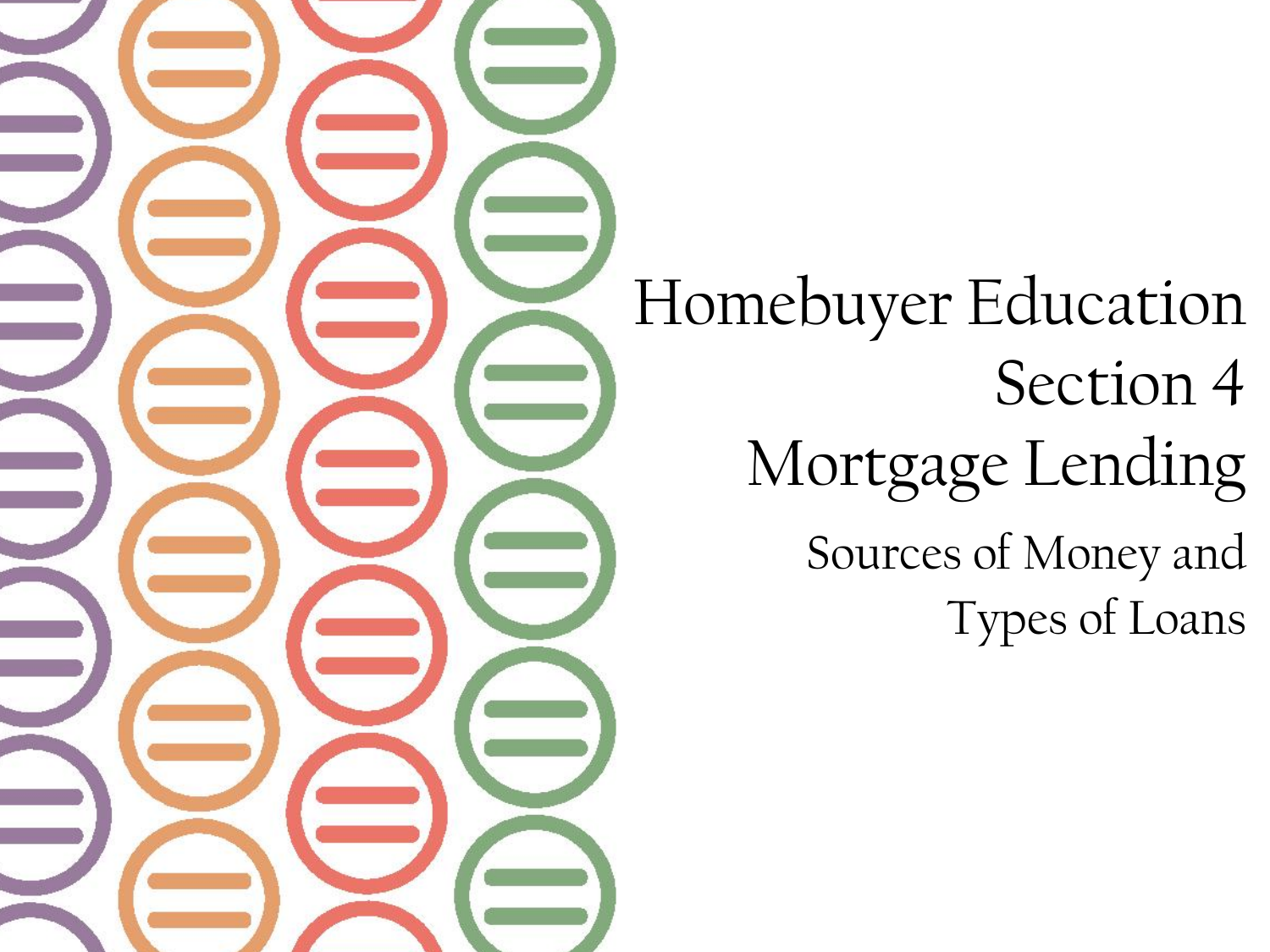- **Lenders**
- Mortgage Brokers
- Government Agencies
- Secondary Market Investors
- A note on Mortgaging Manufactured Housing
- Mortgage Loans Categories
- Sources of Affordable Home Loans or Assistance

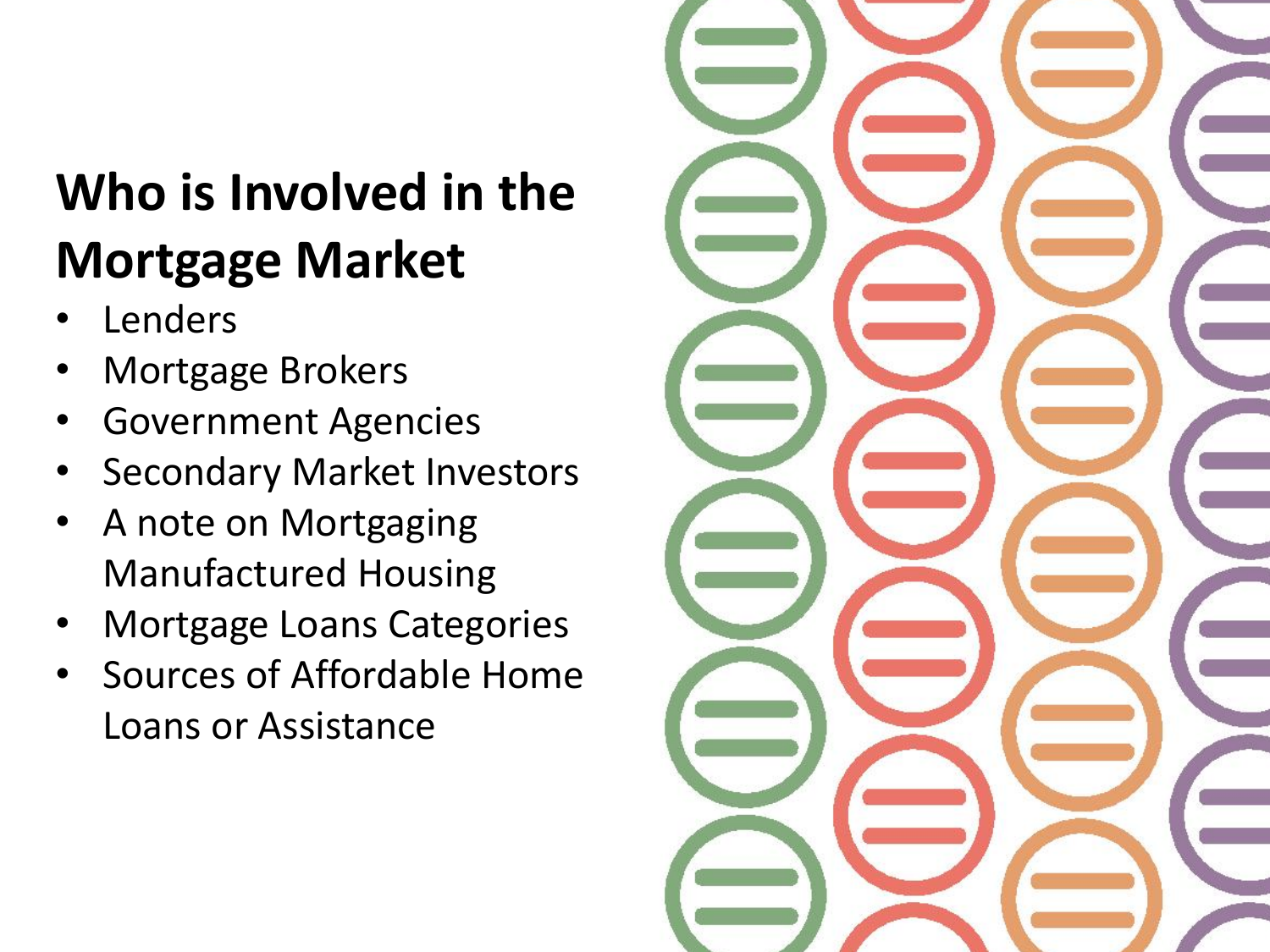### **Lenders**

- Banks
- Savings and Loans
- Mortgage

Companies or

Mortgage Bankers

• Credit Unions

**\*Loan Officers at all of the above lenders are usually paid a commission\*** 

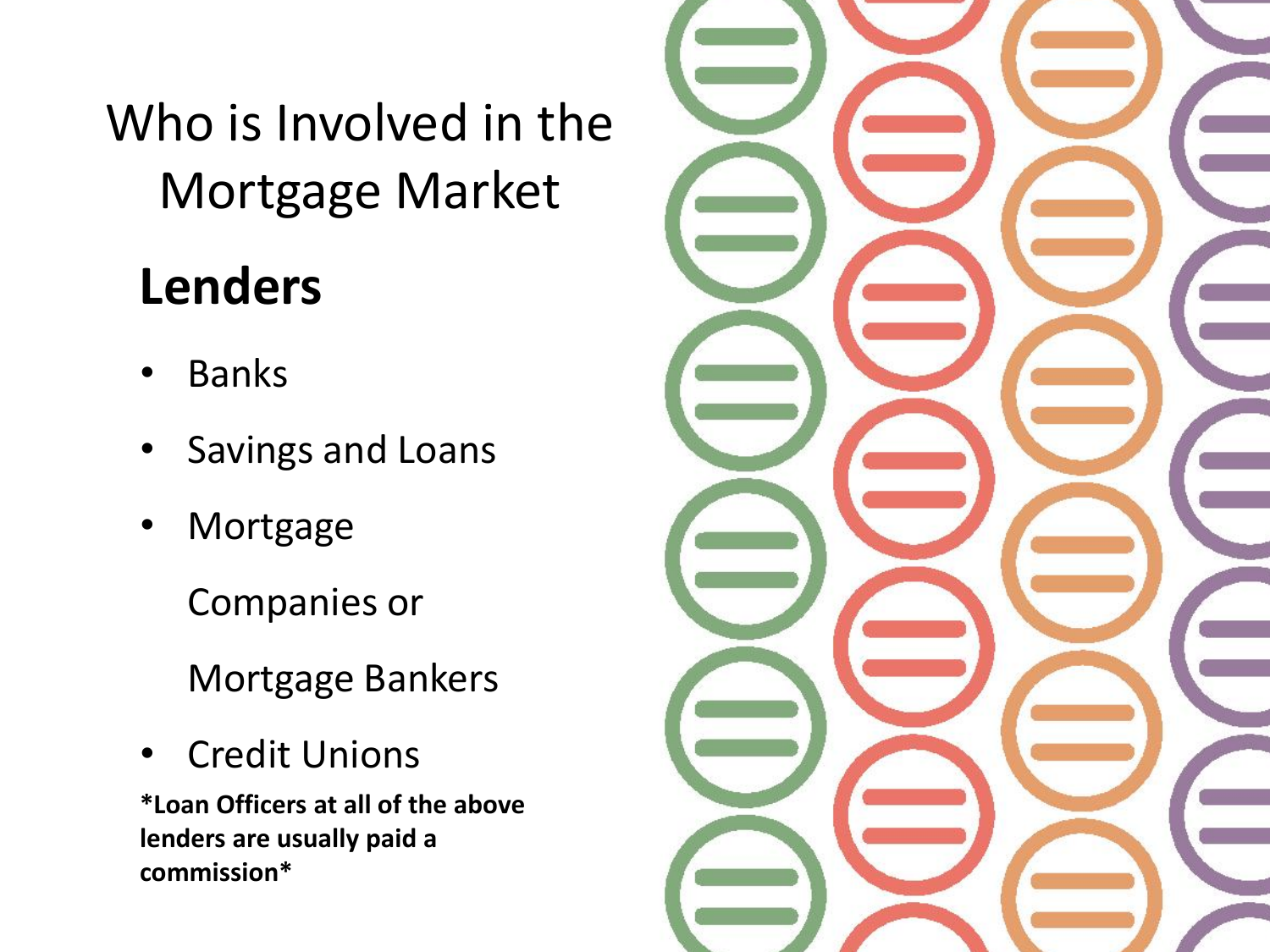### **Mortgage Brokers**

- Mortgage brokers do not have money to lend, they find lenders
- They shop for the best deal
- They can save you time and money
- They are paid a fee by the loaner
- Ask for the brokerage license number and call agency that issued it

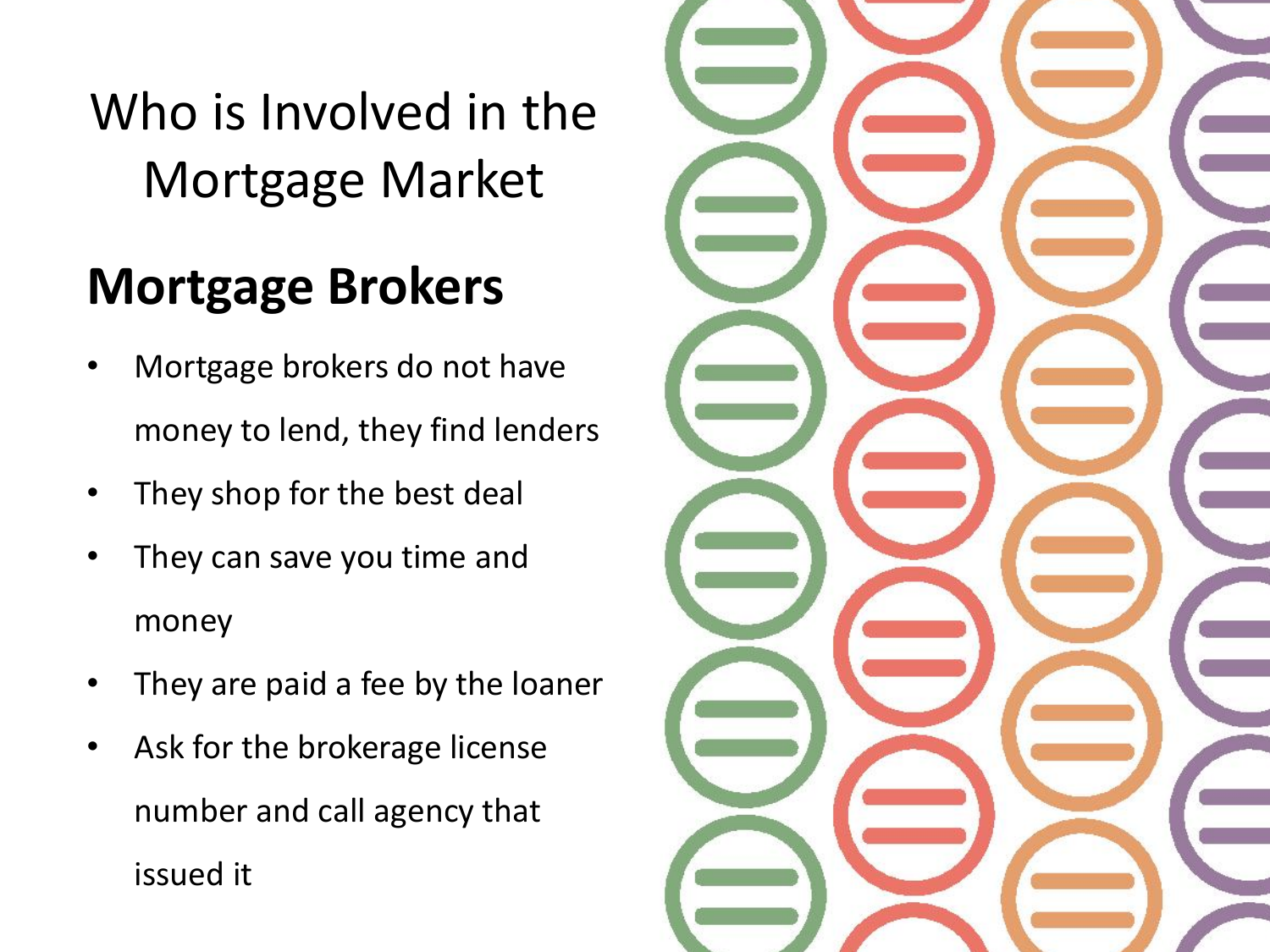#### **Government Agencies**

- HUD-U.S. Department of Housing and Urban development
- VA-Veterans Administration
- USDA- Rural Development (RD)
- Ginnie Mae- Government National Mortgage Association
- Federal Housing Finance Agency

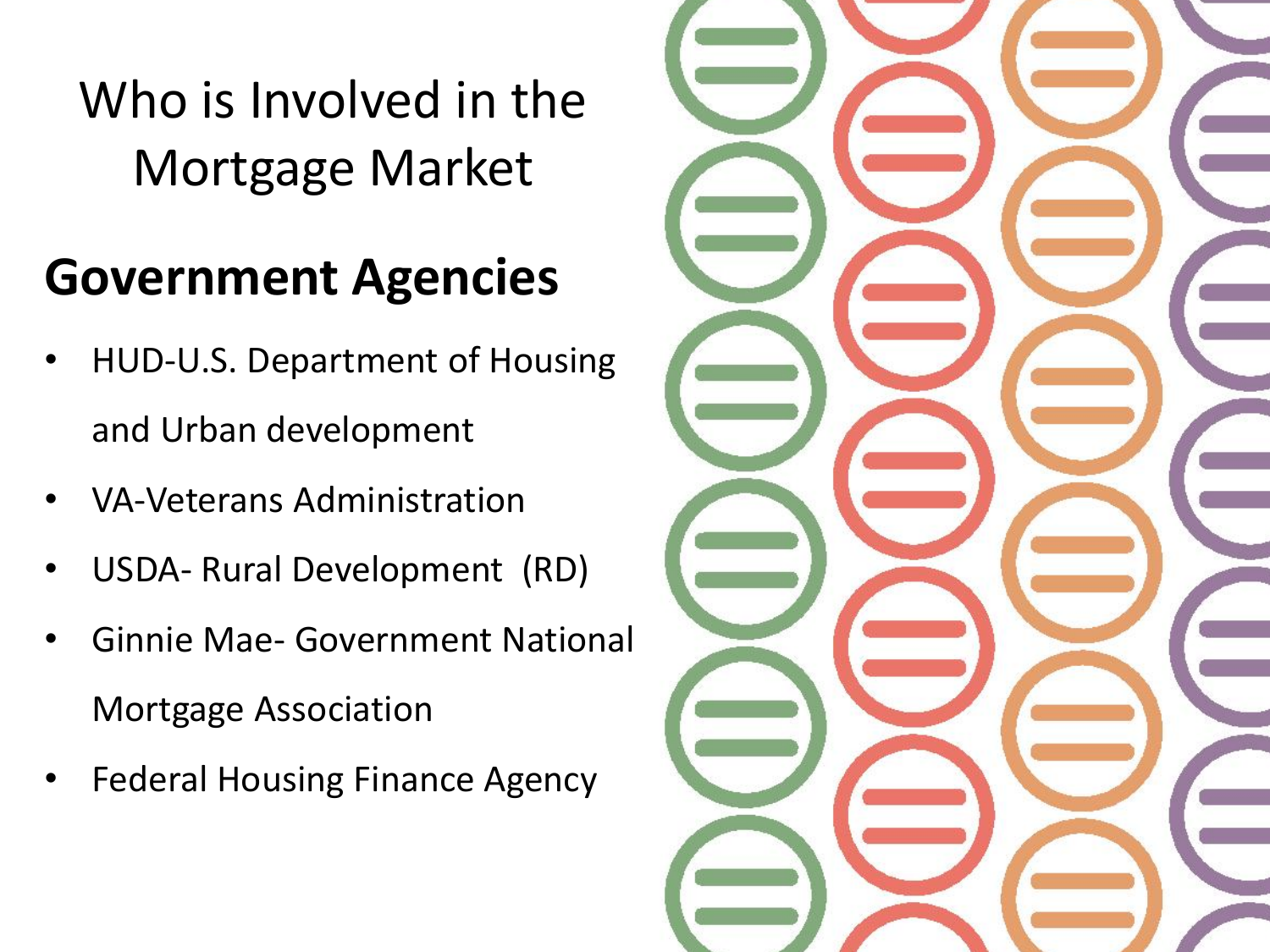

### **Secondary Market Investors**

- Investors that buy mortgages from banks and mortgage companies
- They keep banks and mortgage companies from running out of money
- They affect what types of loans are made, and interest charged
- Best known secondary market investors are Fannie Mae, Freddie Mac
- Federal Home Loan Bank system is also federally chartered

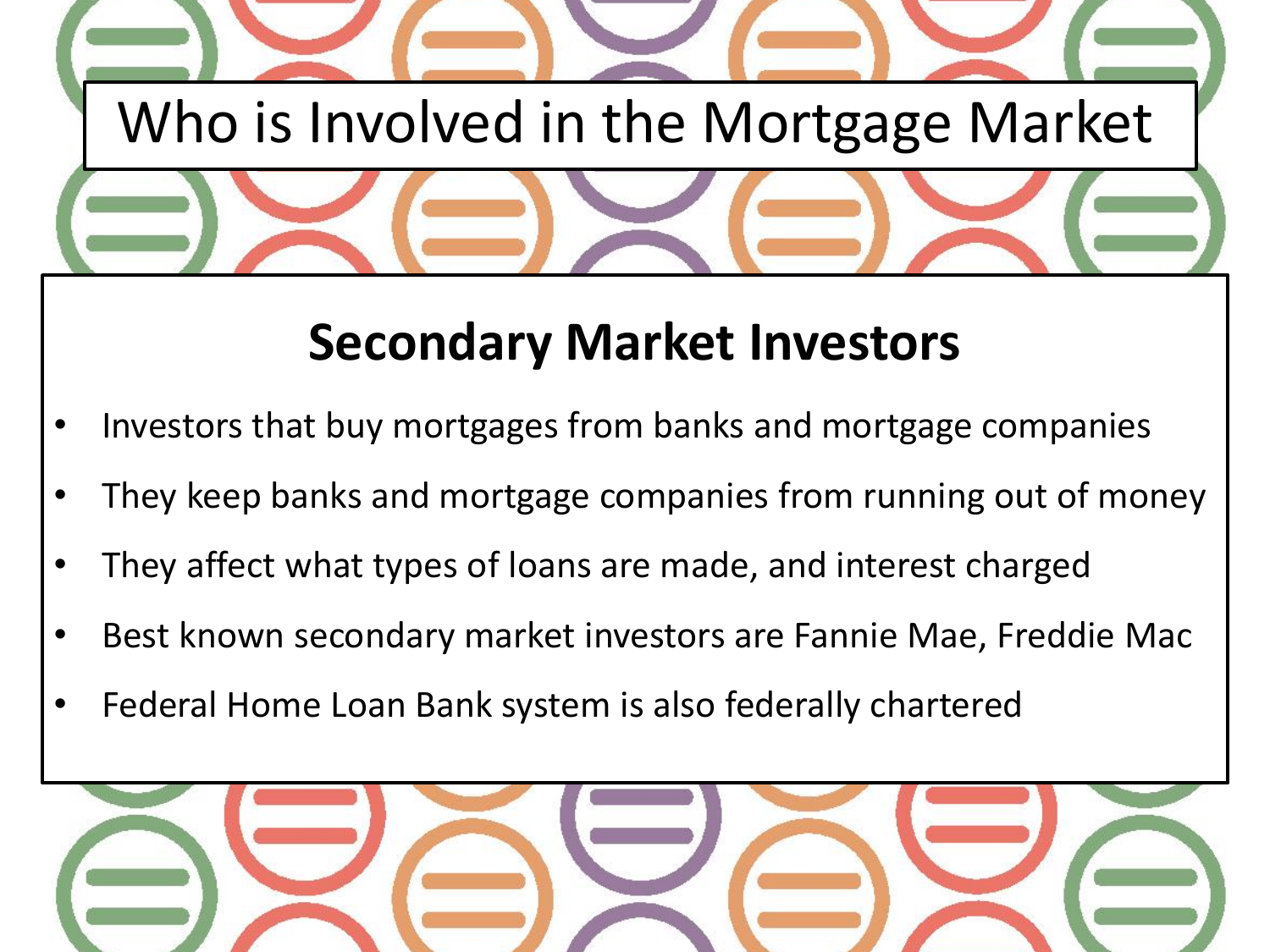#### **Note on Mortgaging Manufactured Housing**

- Manufactured housing is often financed through the dealer as chattel property
- Fannie Mae and others may purchase mortgages on manufactured housing if…
	- $\checkmark$  The house is put on a permanent foundation
	- $\checkmark$  The wheels and tongue are completely removed
	- $\checkmark$  The property on which the house if place is owned by the homebuyer.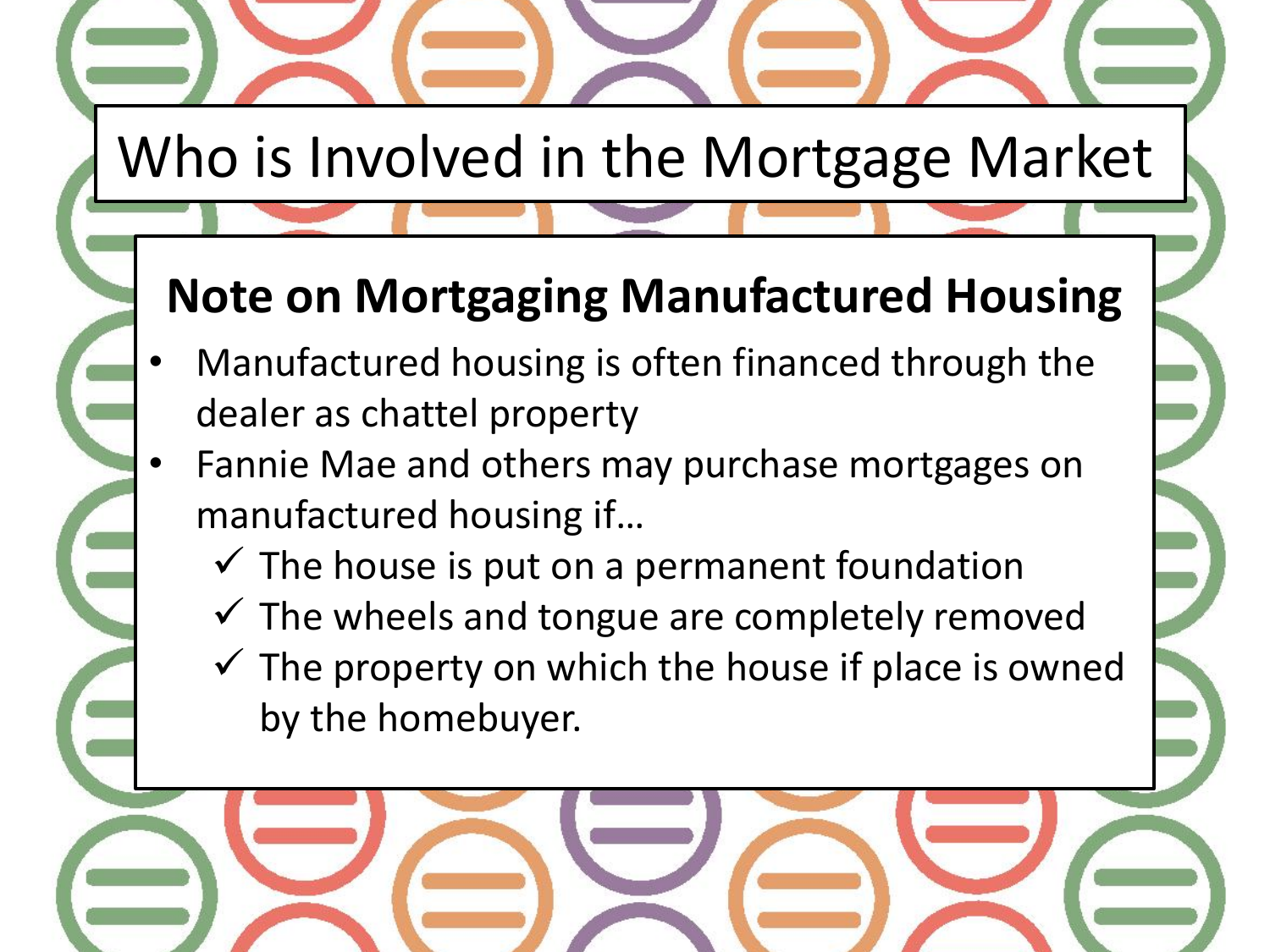#### **Mortgage Loan Categories**

- Conventional Loans through a bank
- Government-Insured Loans
- Conventional: Private Mortgage Insurance
- Secondary Market
- Government: Funds provided through HUD

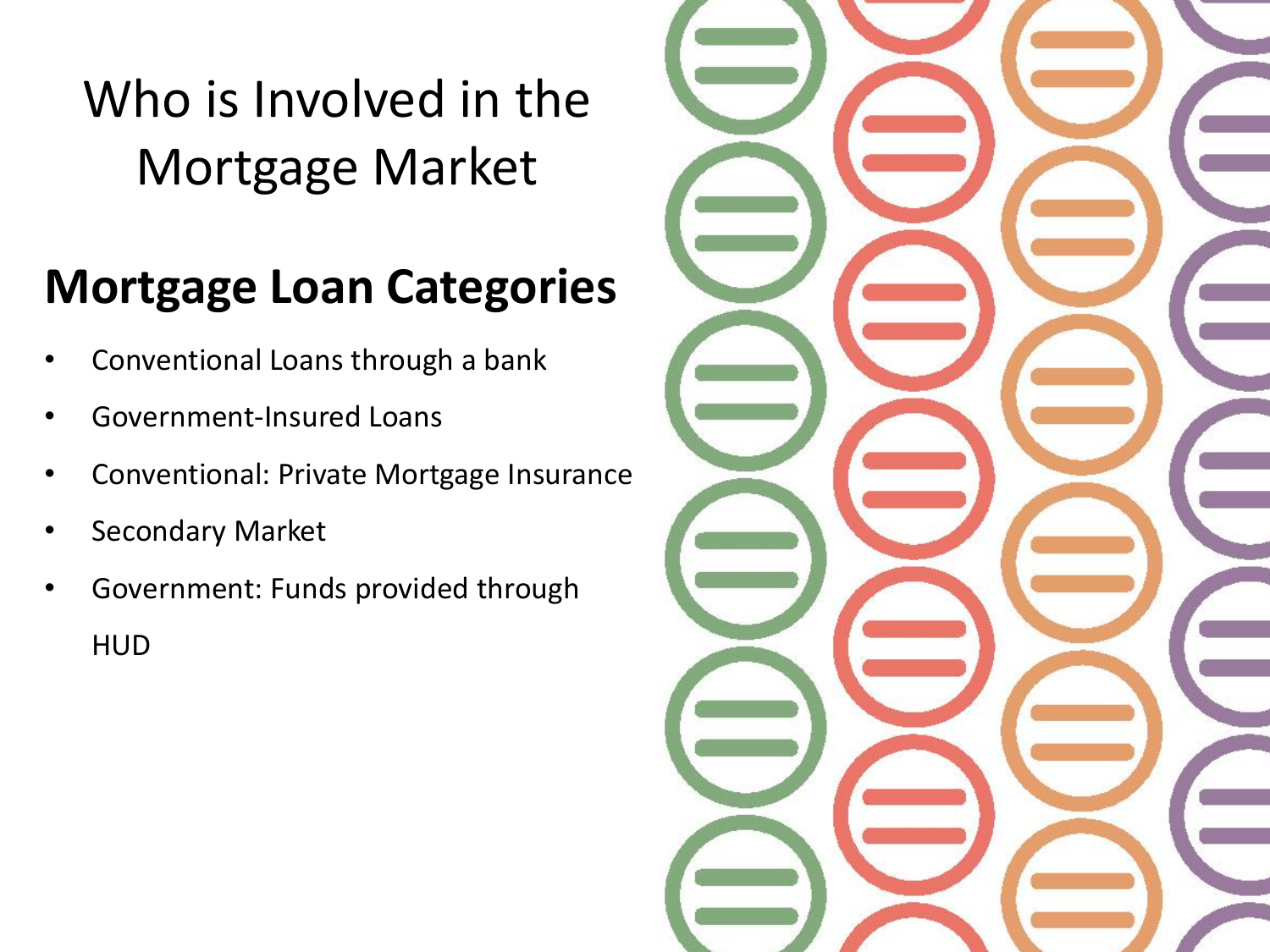**Sources of Affordable Home Loans or Assistance** 

- Fannie Mae/Freddie mac
- Federal Home Loan Bank
- Public Housing Authority Programs
- Not-for-profit Agencies

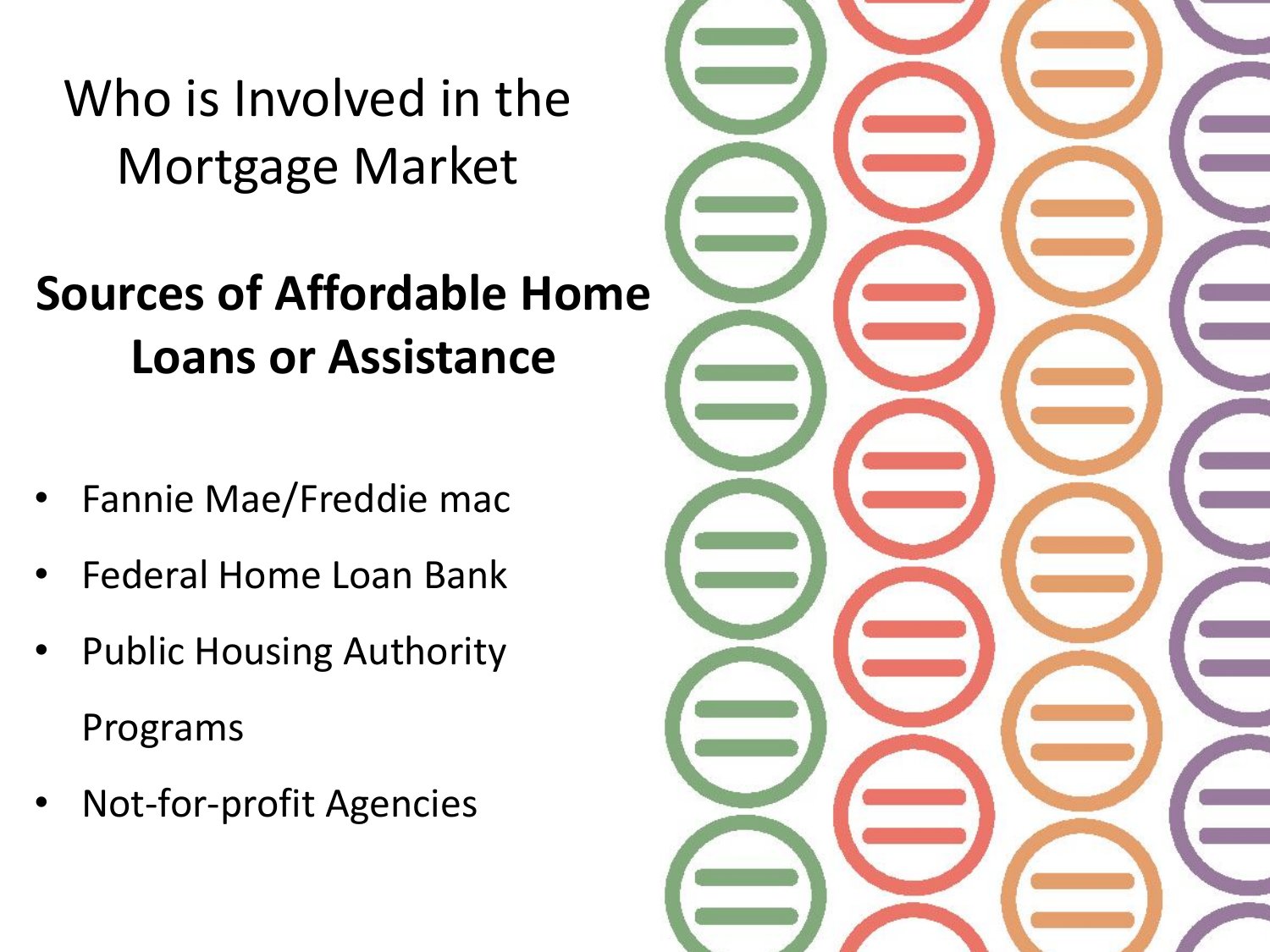- **Fixed Rate**
- Buy-downs
- Adjustable Rate
- Energy Efficient Mortgage
- Balloon Payment
- Forgivable Second Mortgage
- Predatory Lending
- Predatory Lending Targets
- Predatory Lending Tactics

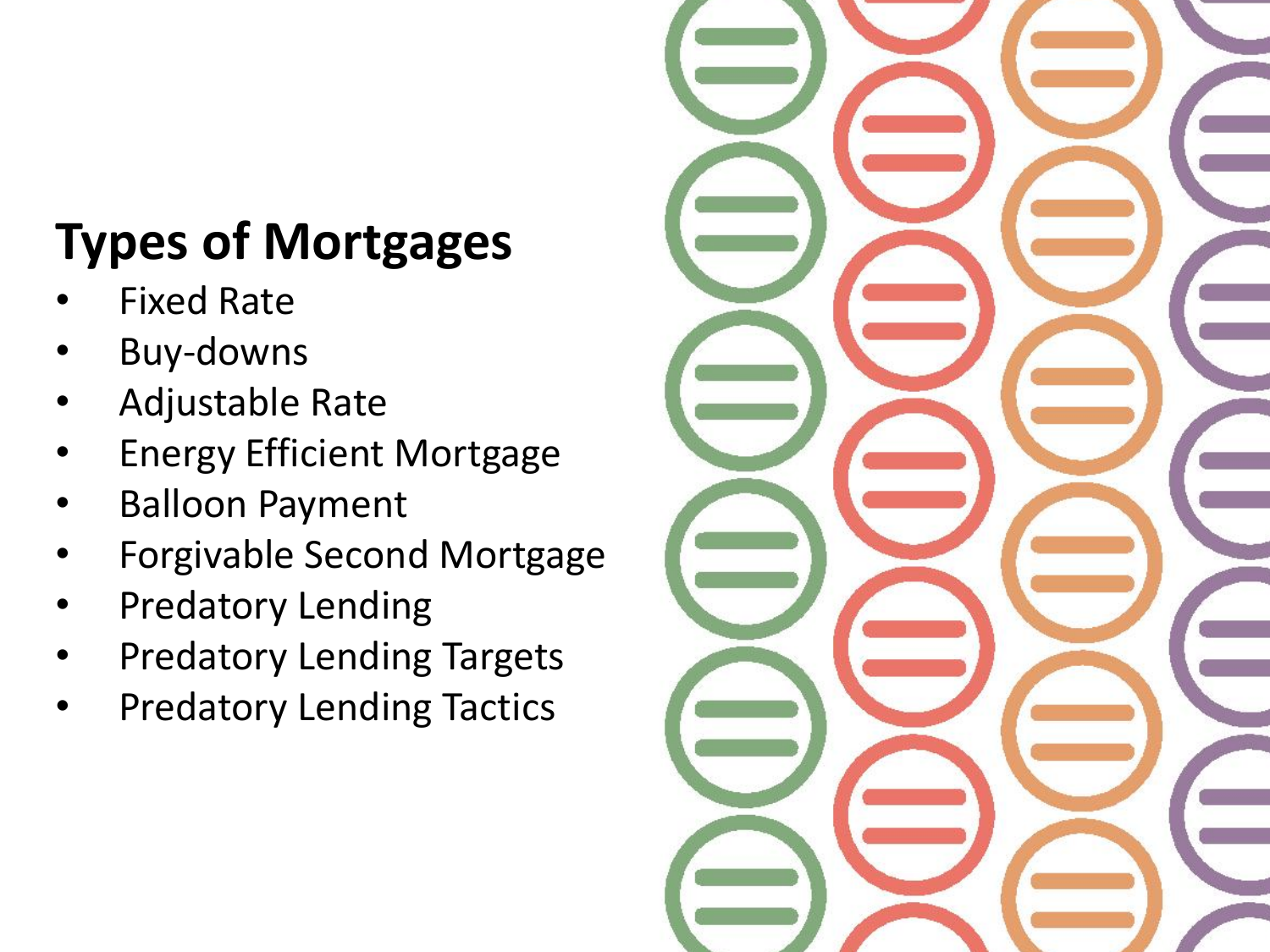#### **Fixed Rate**

Interest rate is set at the beginning and never changes. The Borrower pays the same amount in each payment for principal and interest. There is a fixed term. This is the most common type of loan

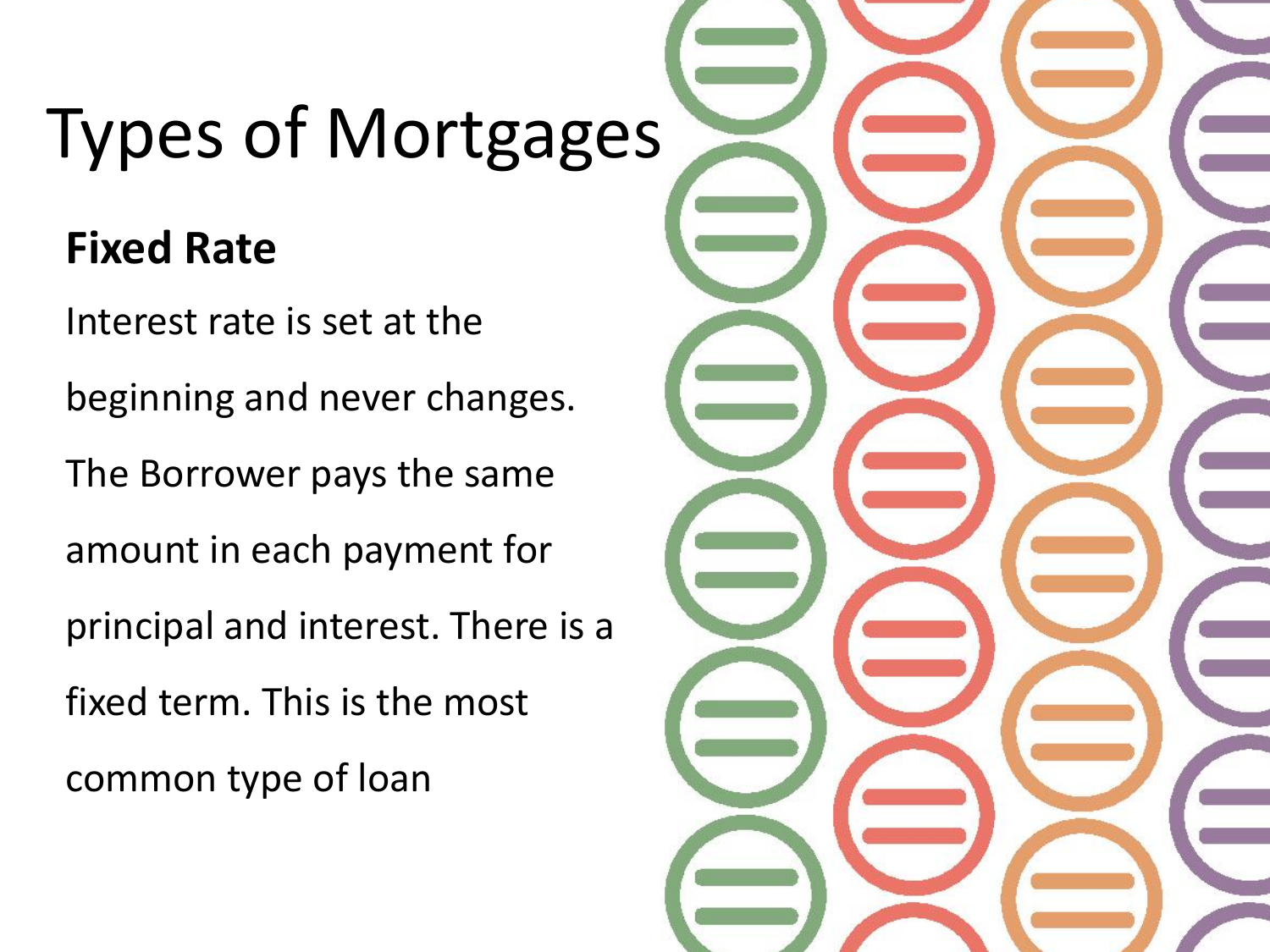#### **Buy Downs**

Mortgages with significantly reduced monthly payments in early years. Payments gradually increase, so borrower must expect

increased future income.

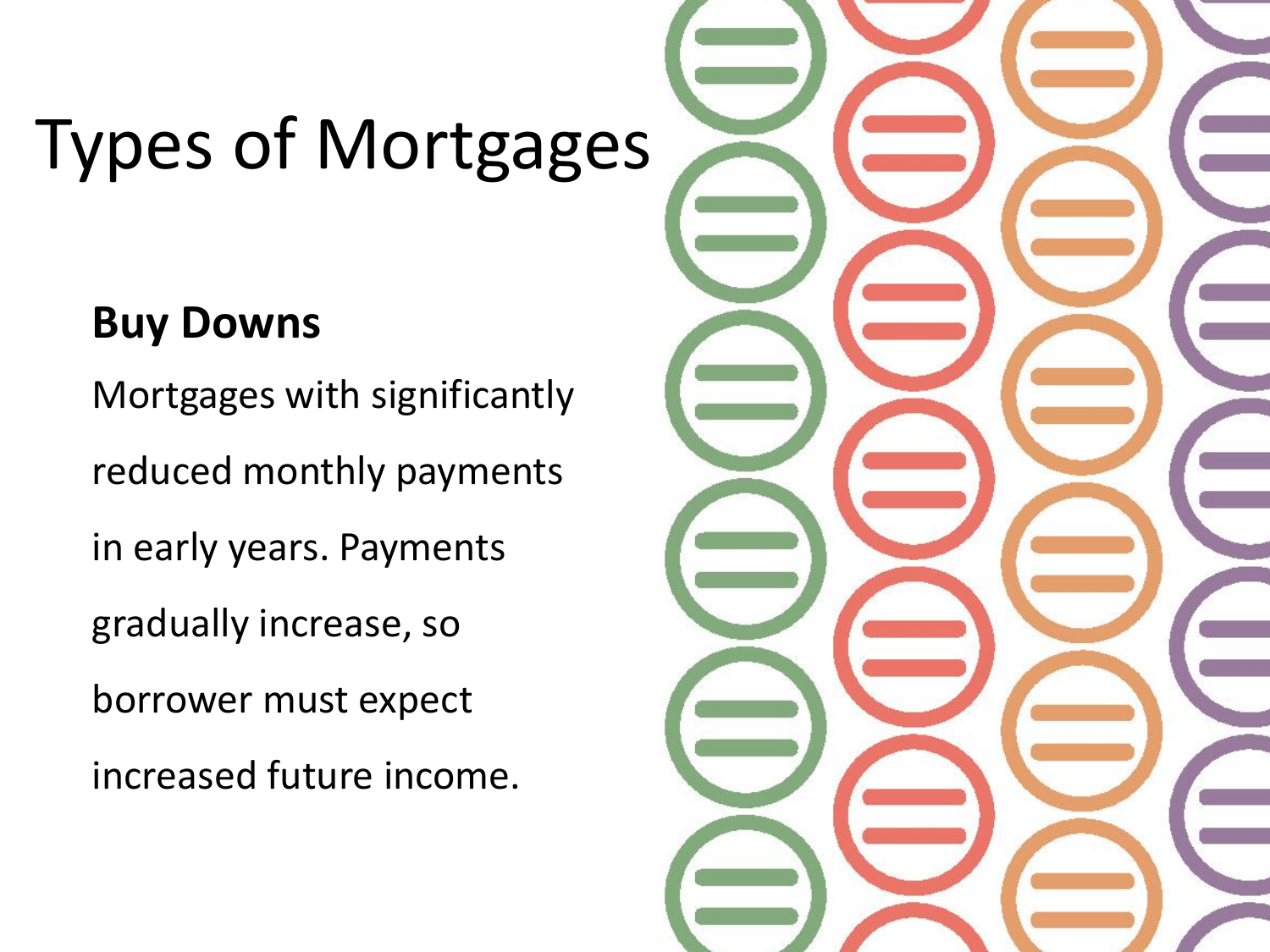#### **Adjustable Rates**

Adjusted every so often to reflect current interest rates. Adjustment period varies with the loan and may go up or down, but most have caps.

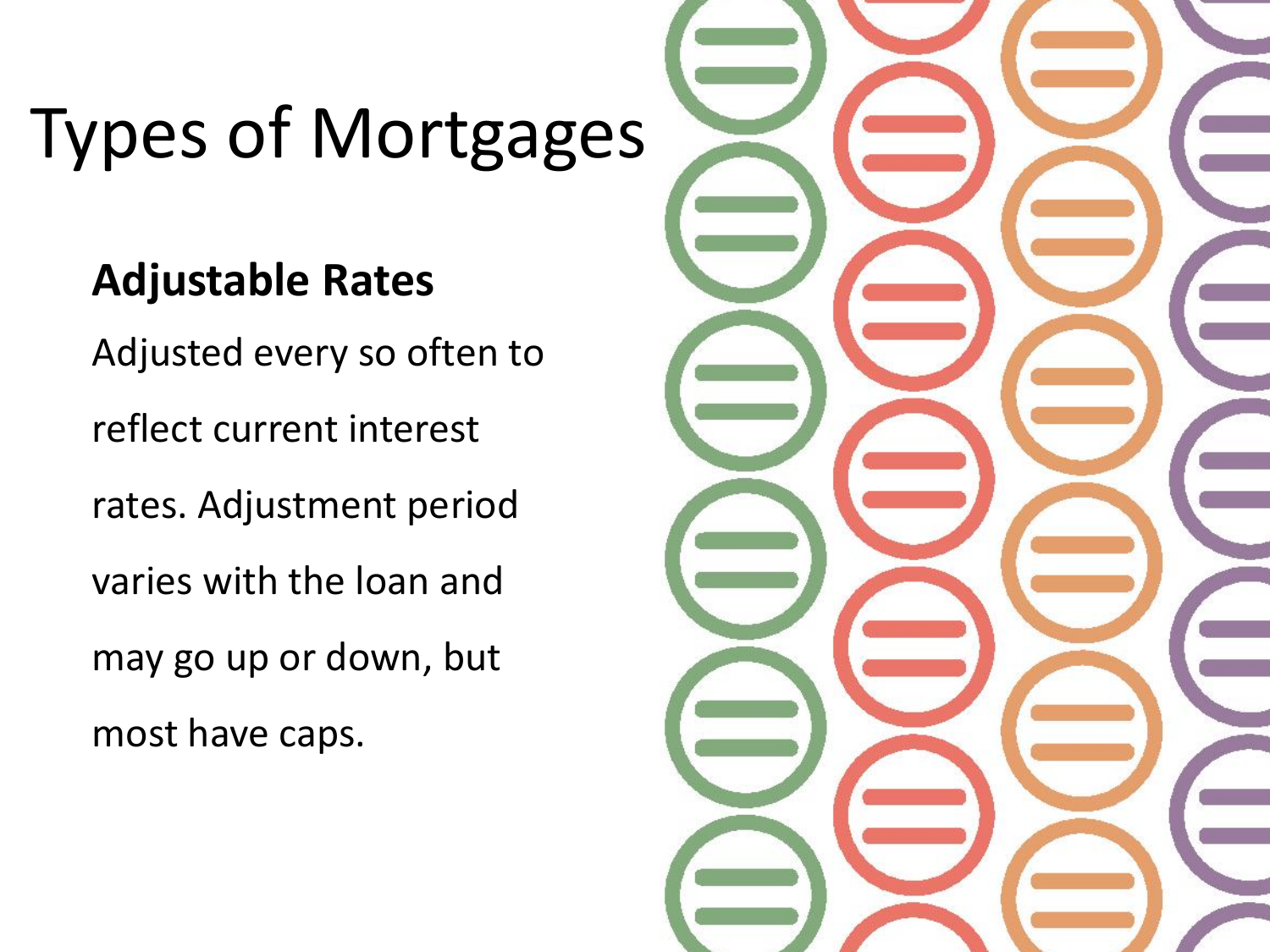#### **Energy-Efficient**

Allows for larger loan amounts or monthly payment because of energy savings . Must be verified by home energy rating systems (HERS) or certified consultant.

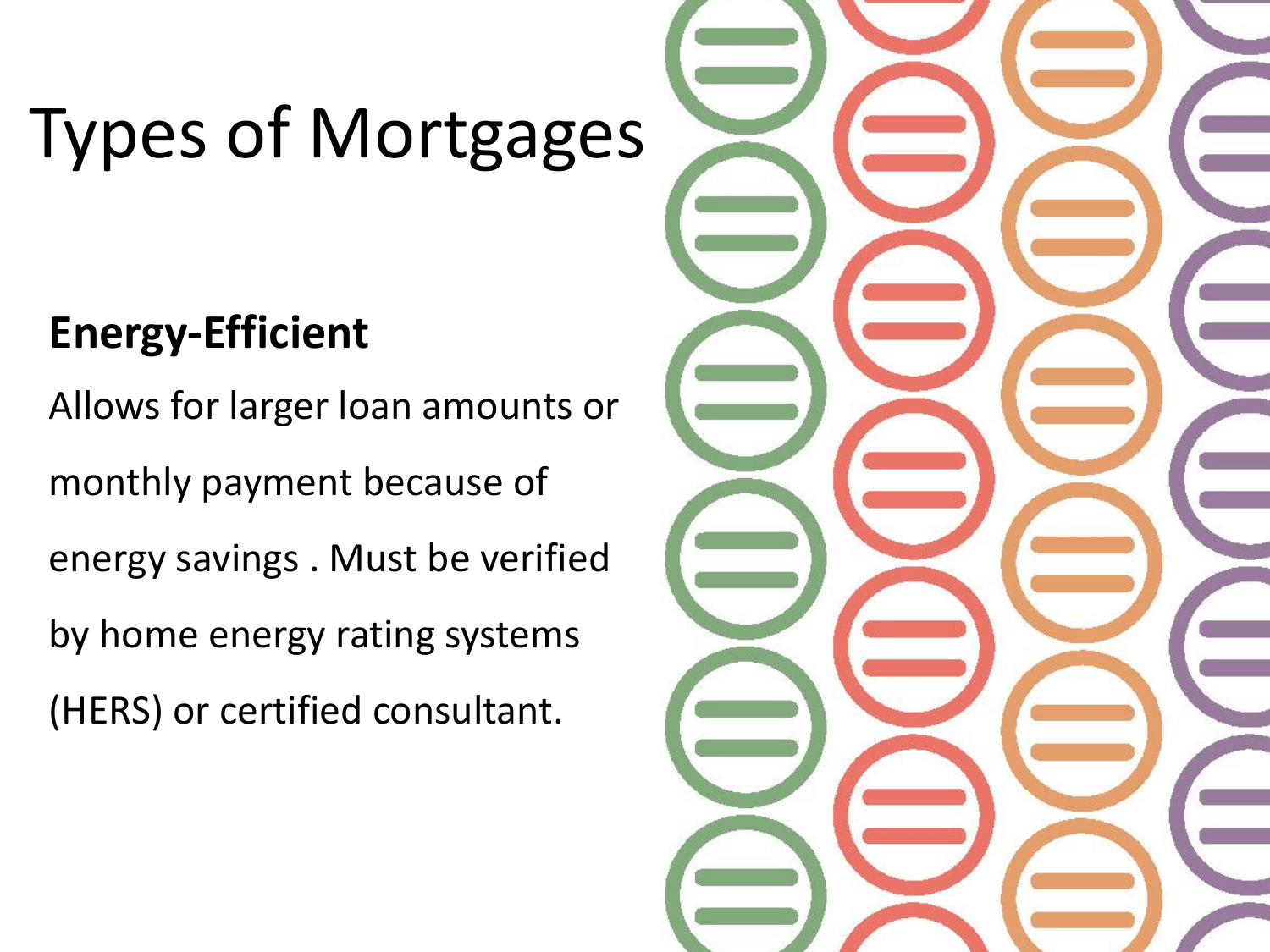#### **Balloon Payment**

Regular monthly payments are charged for a short term (5-10 years). The remaining balance is required to be paid in full. The owner can sell before balloon is due or refinance when balloon is due.

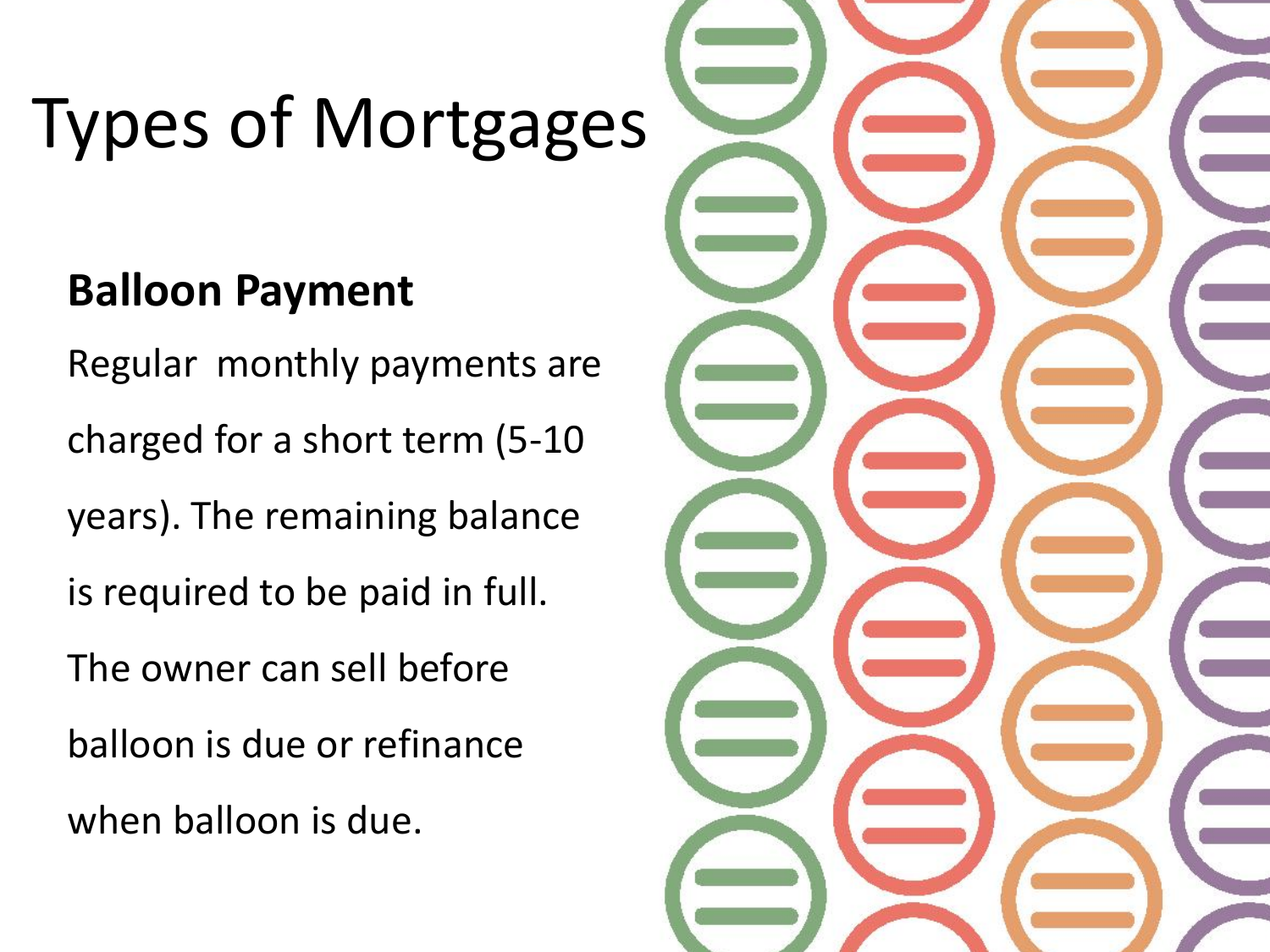#### **Forgivable Second Mortgage**

Section 8 and other programs may offer a forgivable second mortgage. You get granted for down payment assistance or other assistance. Granting agency holds a second mortgage for a period of time. If you stay in the property long enough the second is forgiven.

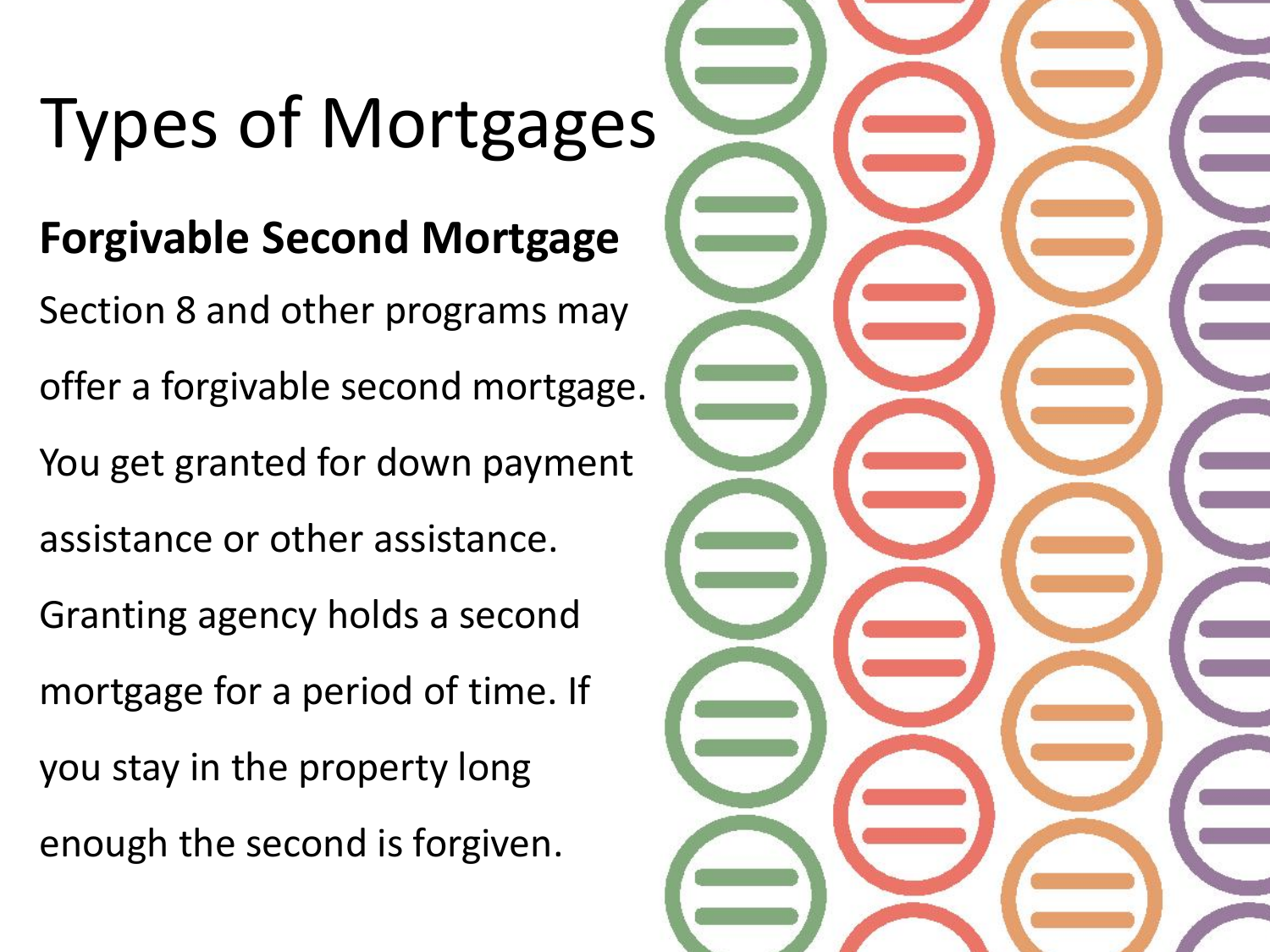### **How Borrowers Can Protect themselves**

-Do not sign anything without getting a second opinion -Make sure the loan is your idea -Don't agree to loans you can't make payments to -Look at the APR -Contact ODCC

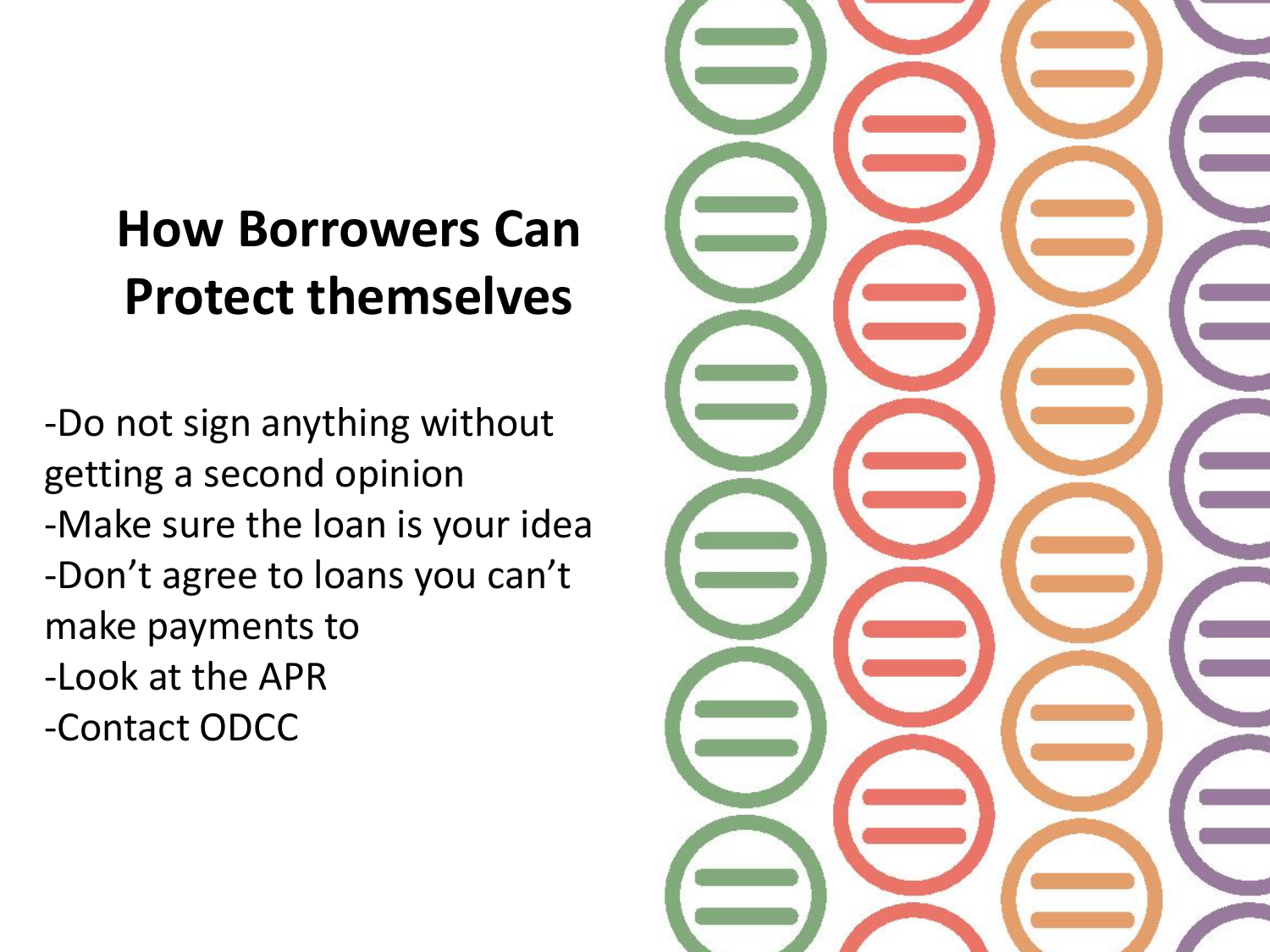### **Loan Pricing**

-In free-market economy prices are mutual agreements -There's no law limiting -Biggest factor affecting cost -Second Major factor is loan-tovalue

-Requires consumers receive TILA

-Requires a new statement disclosure

-Requires TILA statement better explain ARMs

-Increase penalties for violations

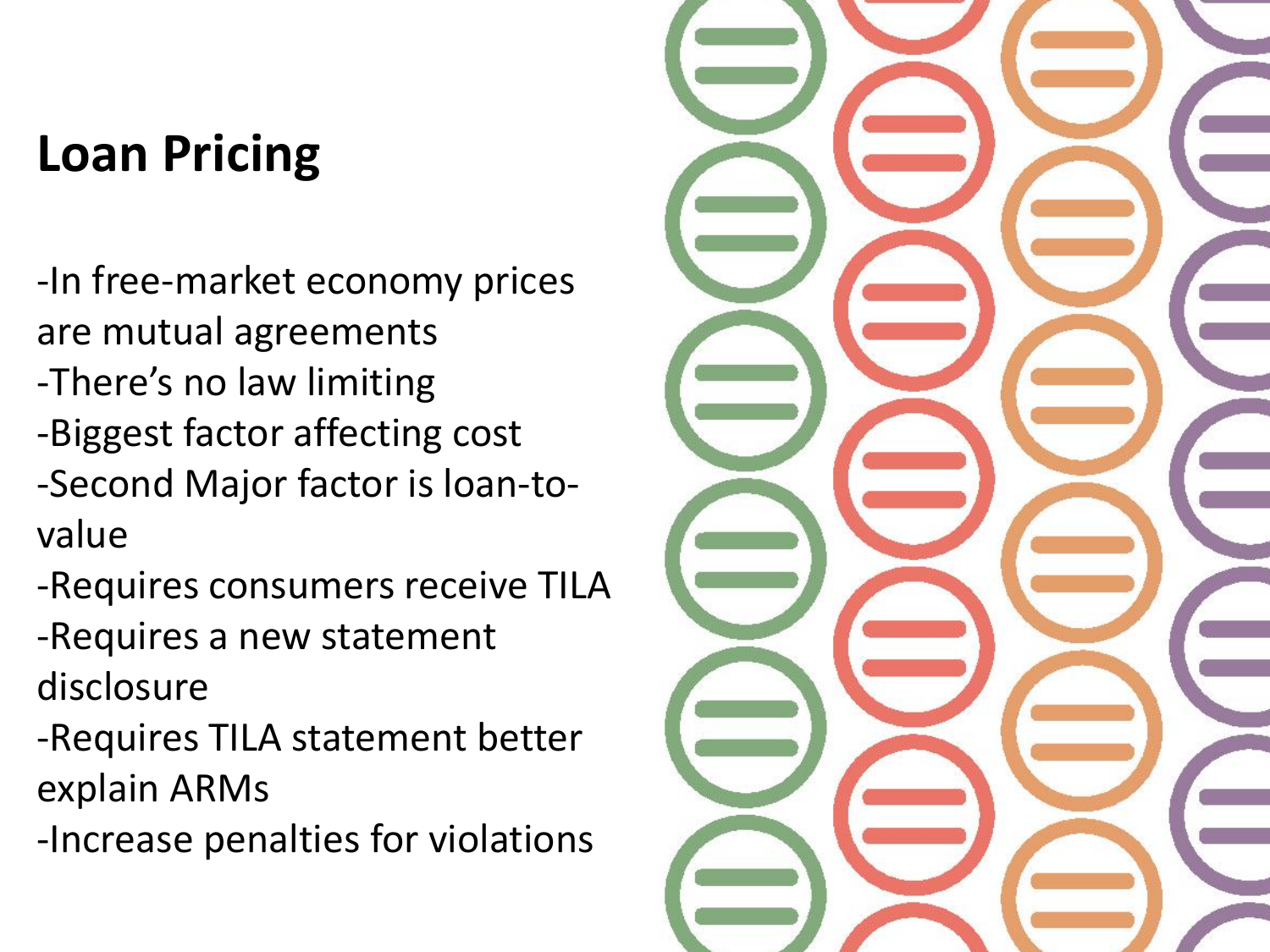## **The Housing and Economic Recovery Act of 2008**

-Housing Finance Reform

-Title V: S.A.F.E Mortgage Licensing

Act

-Minimum standards for licensing

and registration

-Mortgage Disclosure Improvement Act (Part of HERA)